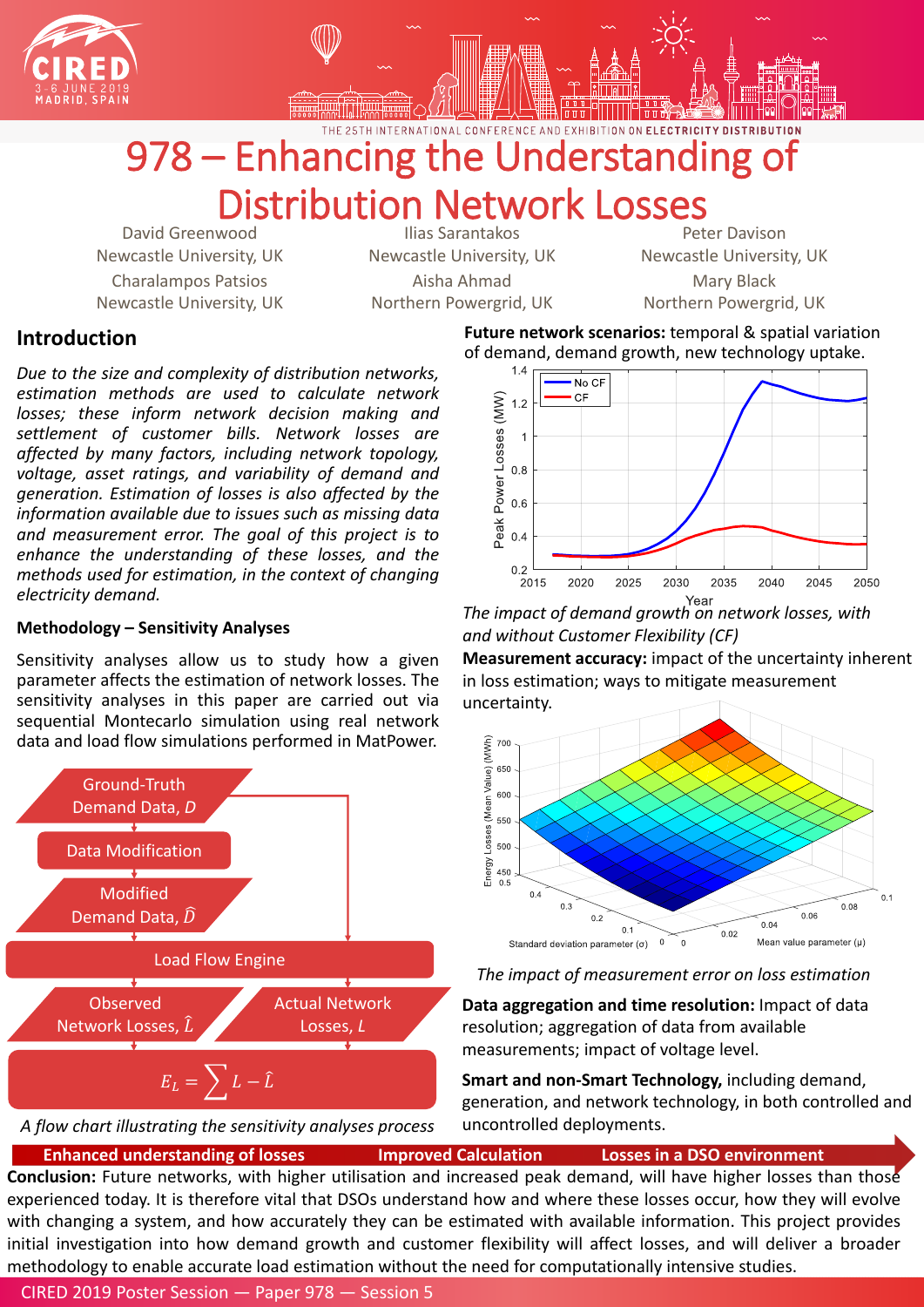



CONFFRFNCF AND ON ELECTRICITY DISTRIBUTION

#### CIRED 2019 Poster Session — Paper 0978 — Session 5

## 978 – Enhancing the Understanding of Distribution Network Losses

## Impact of Future Network Scenarios – Detailed Results

David Greenwood Newcastle University, UK

Ilias Sarantakos Newcastle University, UK

Peter Davison Newcastle University, UK

Charalampos Patsios

Newcastle University, UK

Aisha Ahmad

Northern Powergrid, UK

Mary Black Northern Powergrid, UK



## **FUTURE LOAD SCENARIO DATA**

The future load scenario datasets for this study are obtained from NPg's Element Energy Load Growth forecasting model, which takes outputs from National Grid's Future Energy Scenarios (NGSO FES 2018): 'Two degrees' and interprets how they are distributed across NPg's substation. The load profile of a representative load point – in 2017 and 2050 – is shown below as an illustrative example.





## **CONCLUSION**

Distribution network losses present a significant cost to network customers. Future networks, with higher utilisation and increased peak demand, could have higher losses than those experienced today. It is therefore vital that DSOs understand how and where these losses occur, how they will evolve with changing demand and increased use of low carbon technology, and where and when it is appropriate to take actions to reduce losses. This paper provides initial investigation into how demand growth and customer flexibility will affect losses, and proposes a broader methodology for further investigation, with the ultimate goal of enabling accurate load estimation without the need for computationally intensive studies.

*Power Losses Calculated at Peak Demand with and without Customer Flexibility (CF) from 2017 to 2050.*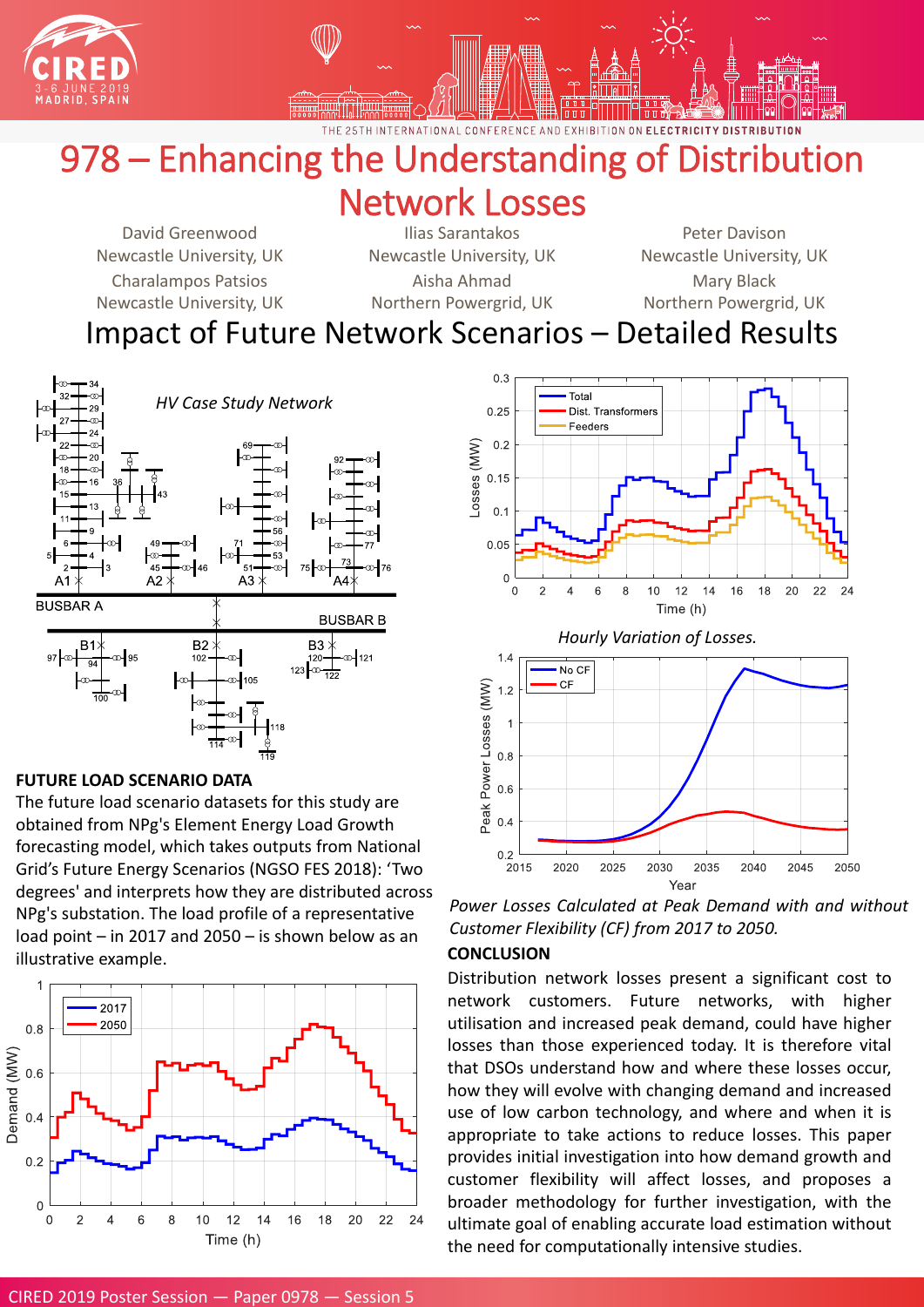



CONFFRENCE AND ON ELECTRICITY DISTRIBUTION

## 978 – Enhancing the Understanding of Distribution Network Losses

CIRED 2019 Poster Session — Paper 0978 — Session 5

## Impact of Data Resolution – Detailed Results



David Greenwood Newcastle University, UK Charalampos Patsios Newcastle University, UK

Ilias Sarantakos Newcastle University, UK Aisha Ahmad Northern Powergrid, UK

Peter Davison Newcastle University, UK Mary Black Northern Powergrid, UK

*The estimated active power losses in an LV (left) and HV (right) network at different data resolutions* 

**Time**

**Energy Losses**

**Time**

| 10000W<br>Resolution | <b>FIILIPY</b><br>(kWh) | $\frac{1000000}{1000000}$ (%) | <u>IIIIV</u><br>Resolution | <b>EULLEY</b><br><b>EANACH</b><br>(MWh) | Error (%) |
|----------------------|-------------------------|-------------------------------|----------------------------|-----------------------------------------|-----------|
| $1 - min$            | 2.54                    |                               | 5-min                      | 276.86                                  |           |
| 5-min                | 2.51                    | 1.06                          | <b>30-min</b>              | 276.69                                  | 0.06      |
| <b>30-min</b>        | 2.47                    | 2.63                          | $1-h$                      | 276.47                                  | 0.14      |
| $1-h$                | 2.46                    | 3.18                          |                            |                                         |           |

**Energy Losses**

*Energy loss estimation errors in an LV (left) and HV (right) network at different data resolutions* 

### **Conclusions**

The project studied the effect of loading sampling rate on loss evaluation using 1-min, 5-min, 30-min, and 1-h time steps. Two networks – an HV rural and an LV urban – were considered in the analysis, and the results indicated that

the most significant factor that impacts losses (in terms of time resolution) is the variability of the feeder loading,

which is related to the load diversity. The error in energy losses was approximately 0.1% and 3% in HV and LV,

respectively; load diversity is much higher in HV because of the number customers supplied at this voltage level

compared to LV. Increasing the sampling rate leads to greater underestimation of energy losses because of the

resulting smoother profile.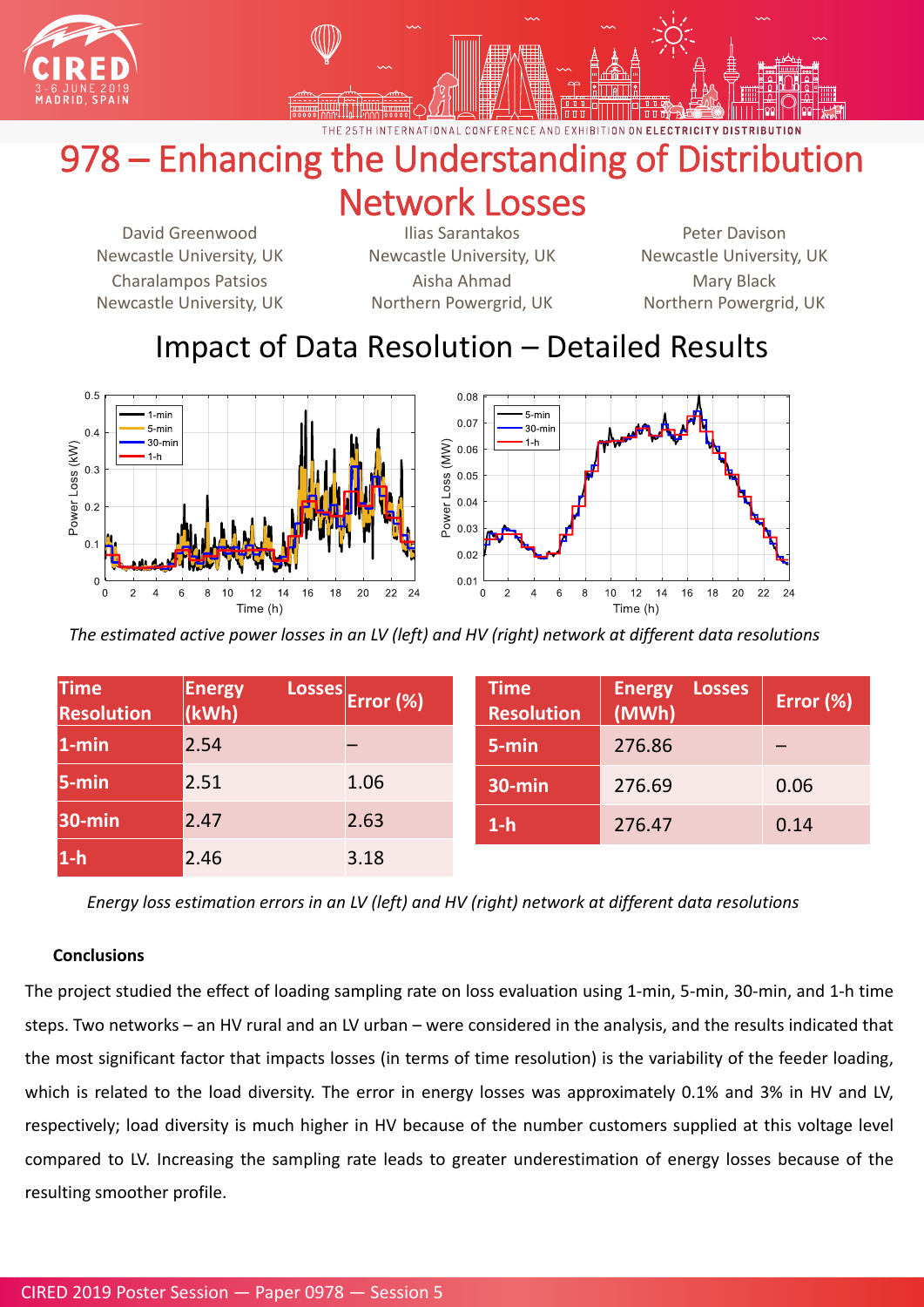



CONFFRENCE AND ON ELECTRICITY DISTRIBUTION

## 978 – Enhancing the Understanding of Distribution Network Losses

## Impact of Missing Data– Detailed Results



David Greenwood Newcastle University, UK Charalampos Patsios Newcastle University, UK

Ilias Sarantakos Newcastle University, UK Aisha Ahmad Northern Powergrid, UK

Peter Davison Newcastle University, UK Mary Black Northern Powergrid, UK

*Measuring device state space diagram (λ and μ represent the failure and repair rates, respectively).*





*The relationship between MTTR and loss*



#### **Conclusions**

The impact of data unavailability on estimation of energy losses was examined in this section and was found that

the error is relatively low compared to the amount of missing data  $-45$  (equivalent full) days with no available data

led to a maximum error of 1.5%. More missing data resulted in greater underestimation of energy losses and higher

uncertainty as well. Finally, extended periods of missing values compared to more frequent (but shorter)

unavailability periods (with the same ratio of available data) play a more important role in loss estimation in terms

of uncertainty. The error estimation increased linearly with the duration of the periods of missing data (represented

by a MTTR value), and had a rational ( 1  $\mathcal{X}$ type) relationship with the spacing between periods of missing data,

represented by the MTTF. The adjusted  $R^2$  value for both of these relationships was greater than 0.99.

### CIRED 2019 Poster Session — Paper 0978 — Session 5